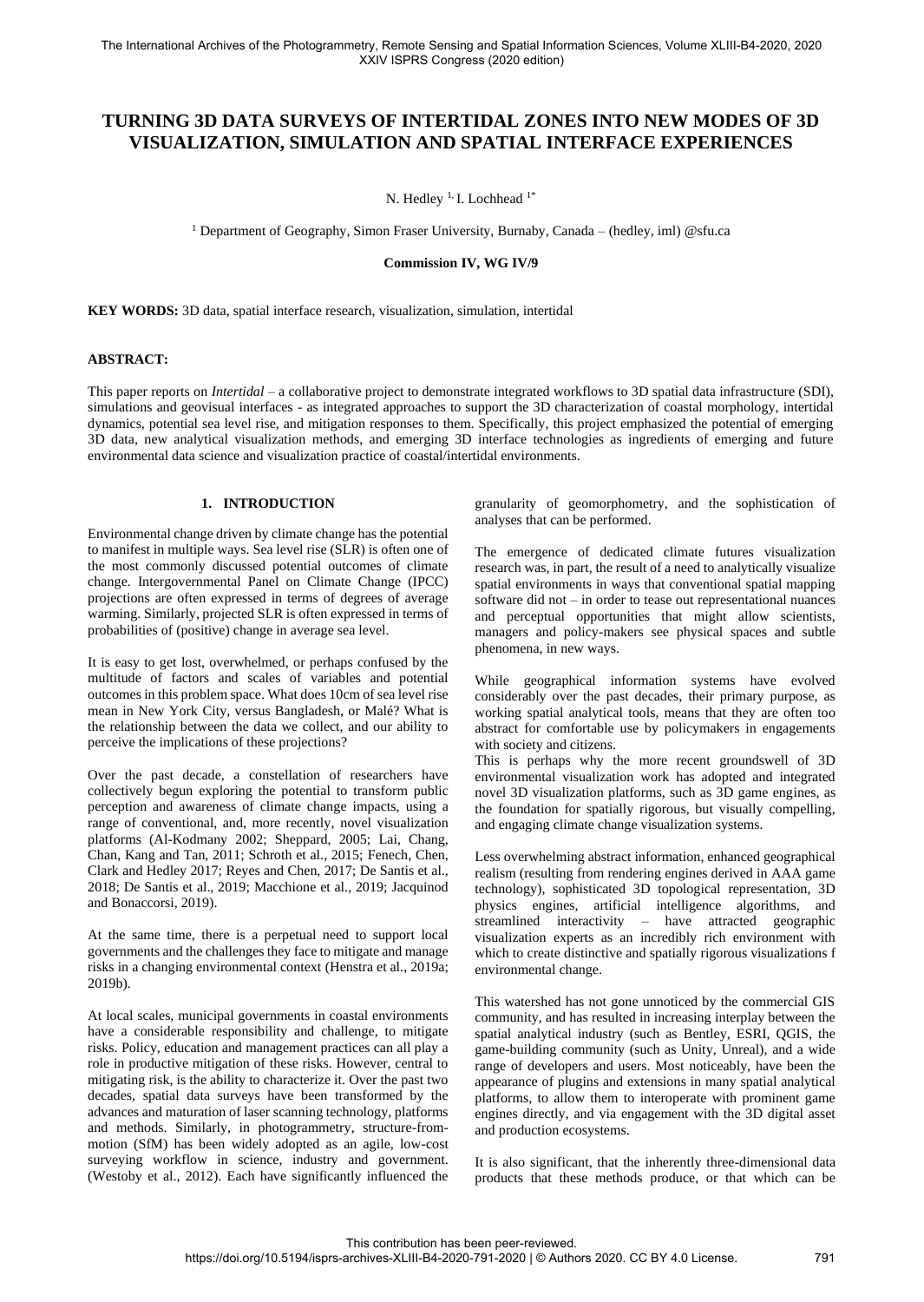derived from them, are also contributing to a groundswell of effort to produce completely 3D geographical information systems, analyses, visualizations and visualization interfaces.

## **2. APPLIED WORK**

This paper summarizes an experimental project, to use prototype workflows, experimental analytical simulations, and geovisual interface technologies in coastal data collection and analytical visualization. It was undertaken to enable the engineering department of a municipal government in coastal British Columbia, Canada, to observe the individual and combined potential of: new intertidal survey/data acquisition methods; new geomorphometric processing workflows and data products; 3D analytical simulations of intertidal zones to validate the impact of municipal management practices (beach armoring); and implementation of 3D visualization environments using emerging interface platforms.

## **3. WORKFLOW, METHODS AND OUTPUTS**

We pursued a multi-phase project, to develop and explore these workflows. First, we conducted a multi-faceted 3D coastal/intertidal capture and characterization campaign, using laser scanning, and photogrammetry (Figure 1).



**Figure 1. Images from our data survey campaign. Top: view of raw point cloud captured during terrestrial laser scanning of intertidal beach environment. Bottom: in partnership with local municipality and with authorization from federal aviation authorities, we conducted airborne imaging, which we processed using Structure-from-Motion methods.**

Images from airborne surveys described were processed using Agisoft PhotoScan Professional (V1.4.0). Dense point clouds were created using the high-quality setting and depth filtering was set to aggressive. Point clouds were then cleaned to remove erroneous points and high-polygon count meshes were created as necessary. The ground resolution of our images was as fine as 0.012 meters, and the derived digital elevation models (DEM) has resolutions of as fine as 0.032 meters.

We then integrated our new 3D data assets, with municipal data, and developed a comparative data visualization product, in which the user could interactively toggle between past and current topographic data assets, in order to inspect and compare the representational veracity produced by each (Figure 2).



**Figure 2: view of our comparative data fusion tool – supporting comparison and inspection of all available topographic data sets in order to evaluate representational veracity and resolvable features.**

## **4. DEVELOPING 3D VISUALIZATIONS AND INTERFACES OF INTERTIDAL SPACES**

In addition to producing new high resolution datasets (as fine as 1cm resolution), this project produced a set of 3D interface prototypes, each of which helped us explore the potential of datadriven 3D spatial interfaces, as new mediums through which to transform the way we connect with intertidal phenomena through data, and fundamentally new ways to conduct spatial information science.

These prototypes included: 3D fluid simulations in and across intertidal spaces, revealing exactly how beach armoring practices modify ocean velocity (Figure 3); immersive virtual reality (VR) environments allowing users walk around a ~1cm-resolution virtual reconstruction of a marine park and interactively manipulate the ocean, to understand future sea levels and their intersection with high fidelity intertidal spaces (Figure 4); and a tabletop augmented reality (AR) sea level visualization tool intertidal zone at different future sea levels (Figure 5). We also developed visualization tools (not shown here) that allowed users to look through a window of a physical lab or class space, and into our 3D data display space; and finally, a 3D virtual world, in which the dynamic 3D sea level and sea state was driven by live buoy data, in real time.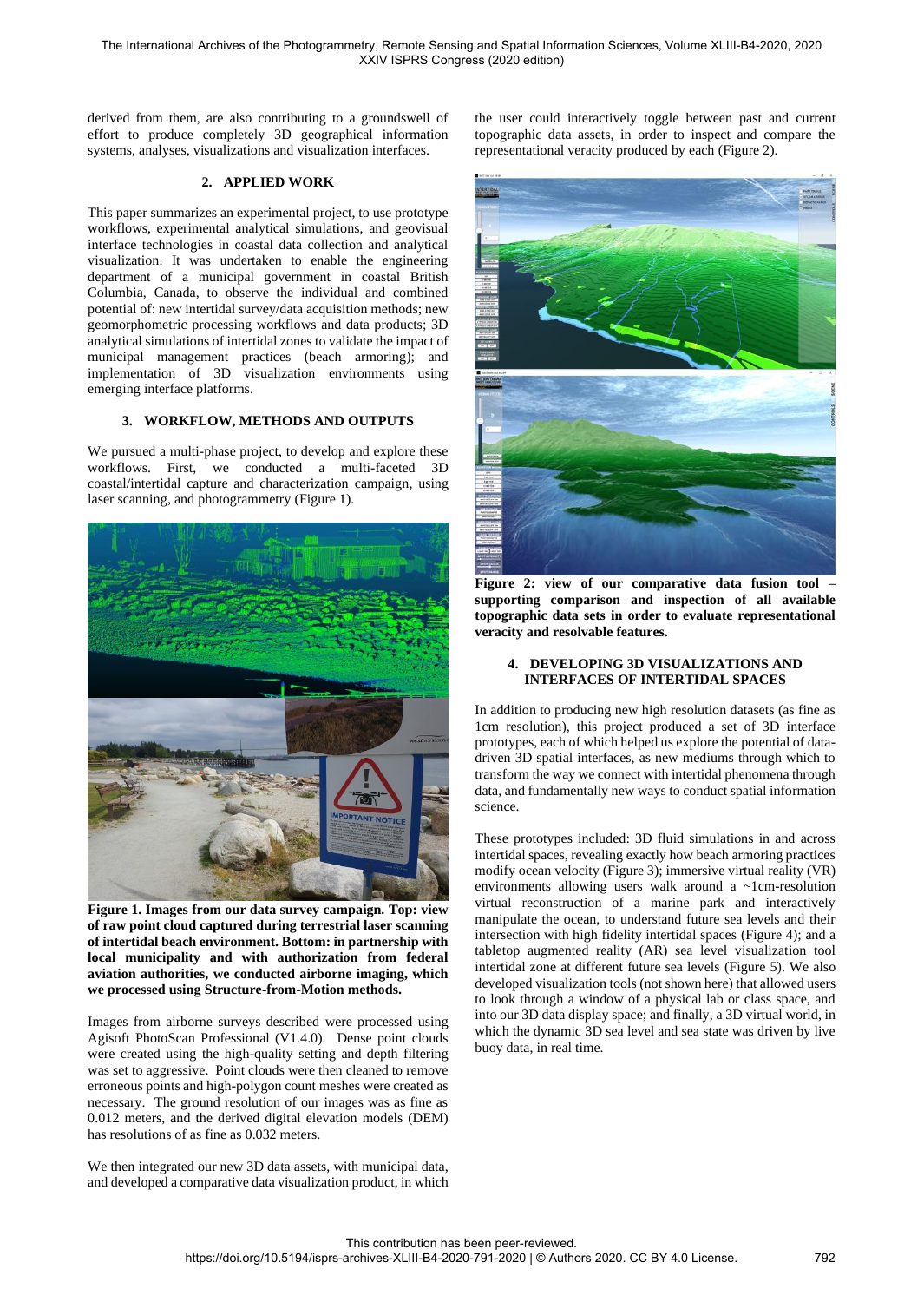The International Archives of the Photogrammetry, Remote Sensing and Spatial Information Sciences, Volume XLIII-B4-2020, 2020 XXIV ISPRS Congress (2020 edition)



**Figure 3. 3D simulations of effect of beach morphology on tidal dynamics. The upper images show a 3D smoothed particle hydrodynamics simulation running on our 1cm resolution intertidal dataset. The lower image shows one of our simulations modified to show velocity gradients as the water interacts with variable beach morphology.**



**Figure 4. Views from inside and outside of** *Intertidal VR* **– and immersive virtual reality system allowing municipal planners and citizens to walk around a 1cm-resolution virtual intertidal space, and interactive control total sea-level (with segmented mean sea-level, storm state), and not just observe, but** *experience* **its potential impact on a familiar community coastal space.**



**Figure 5. Our interactive tabletop AR prototype – allowing on-the-fly control of a moveable sea surface intersecting with 1cm resolution intertidal zone.**

#### **5. SUMMARY**

Together, these prototypes demonstrate emerging (perhaps provocative) modes of potential 3D data use in municipal planning and community knowledge mobilization (aligning with the work of Haynes et al. 2019; 2016). Fundamentally, they reveal (and perhaps challenge us to think of) new ways of thinking about how we connect with environmental spaces using data, enabled by 3D interface workflows. Moving beyond simply adopting emerging interface devices, they demonstrate a multitude of ways we can deliver transformative user experiences with phenomenon-centric data visualizations, tuned to a variety of conventional workspaces. In doing so, we also demonstrate an opportunity to redefine our relationships with environmental phenomena, by defining the ways we can interface with them.

The significance of this prospect was evident in the reaction of our municipal partners, when we brought the work full-circle, and placed these new tools in their hands. They had new tools to perform environmental interpretation and management, visualize real-time ocean conditions, quickly process simulations of beach management strategies, sea level rise futures - using immersive VR, or tabletop AR with which they could teleport 3D data visualizations into collaborative workspaces.

#### **ACKNOWLEDGEMENTS**

This work was supported by the Marine Environmental Observation Planning and Research Network of Centres of Excellence of Canada (MEOPAR NCE), grant number - in partnership with the Engineering Department of the District of West Vancouver, BC.

#### **REFERENCES**

- Al-Kodmany, K. (2002). Visualization tools and methods in community planning: from freehand sketches to virtual reality. *Journal of Planning Literature*, *17*(2), 189–211.
- De Santis, R., Macchione, F., Costabile, P., & Costanzo, C. (2018). A comparative analysis of 3-D representations of urban flood map in virtual environments for hazard communication purposes. In *E3S Web of Conferences* (Vol. 40, p. 6037). EDP Sciences.
- De Santis, R., Macchione, F., Costabile, P., & Costanzo, C. (2019). Visual Risk Communication of Urban Flooding in 3D Environments Based on Terrestrial Laser Scanning. In G. Mannina (Ed.), *New Trends in Urban Drainage*